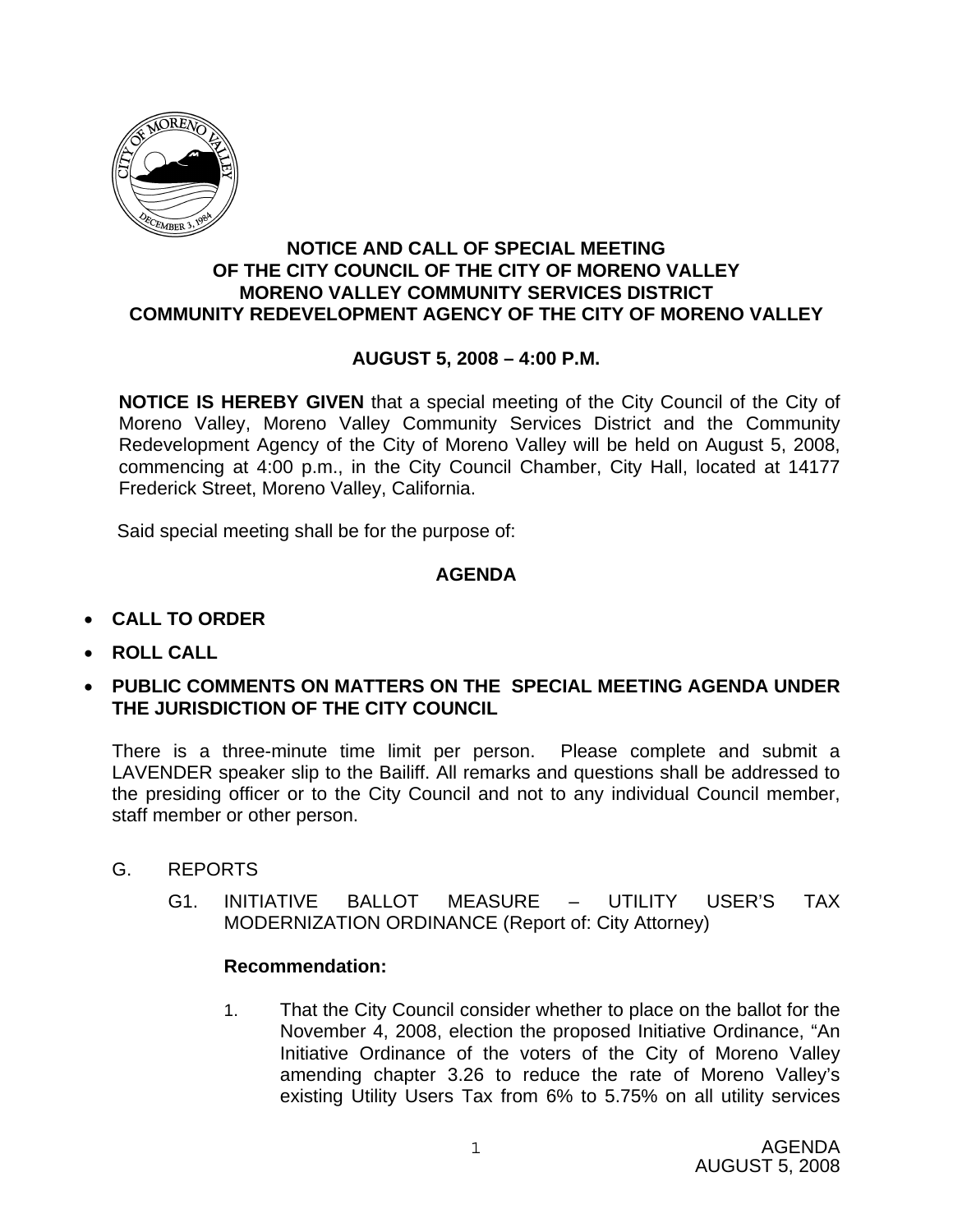(electricity, gas, telecommunication, video, water, and sewer) and modernize the telecommunications services provisions to respond to changes in technology and federal law so that all telecommunications and video users are treated equally regardless of technology used."

- 2. That, if the Council decides to place such initiative on the ballot, the City Council adopt the following resolutions:
	- A. Resolution No. 2008-95, "A Resolution of the City Council of the City of Moreno Valley, California, ordering the submission to the qualified electors of the City of Moreno Valley at the General Municipal Election to be held on Tuesday, November 4, 2008, of an initiative measure to reduce the rate of the City's Utility User's Tax from 6% to 5.75% and modernize the definitions of telecommunications services to treat taxpayers equally regardless of technology used."

### Resolution No. 2008-95

A Resolution of the City Council of the City of Moreno Valley, California, ordering the submission to the qualified electors of the City of Moreno Valley at the General Municipal Election to be held on Tuesday, November 4, 2008, of an initiative measure to reduce the rate of the City's Utility User's Tax from 6% to 5.75% and modernize the definitions of telecommunications services to treat taxpayers equally regardless of technology used.

B. Resolution No. 2008-96, "A Resolution of the City Council of the City of Moreno Valley, California, directing the City Attorney to prepare an impartial analysis regarding the initiative ballot measure to reduce the rate of the City's Utility User's Tax from 6% to 5.75% and modernize the definitions of telecommunications services to treat taxpayers equally regardless of technology used for the General Municipal Election to be held on November 4, 2008."

### Resolution No. 2008-96

A Resolution of the City Council of the City of Moreno Valley, California, directing the City Attorney to prepare an impartial analysis regarding the initiative ballot measure to reduce the rate of the City's Utility User's Tax from 6% to 5.75% and modernize the definitions of telecommunications services to